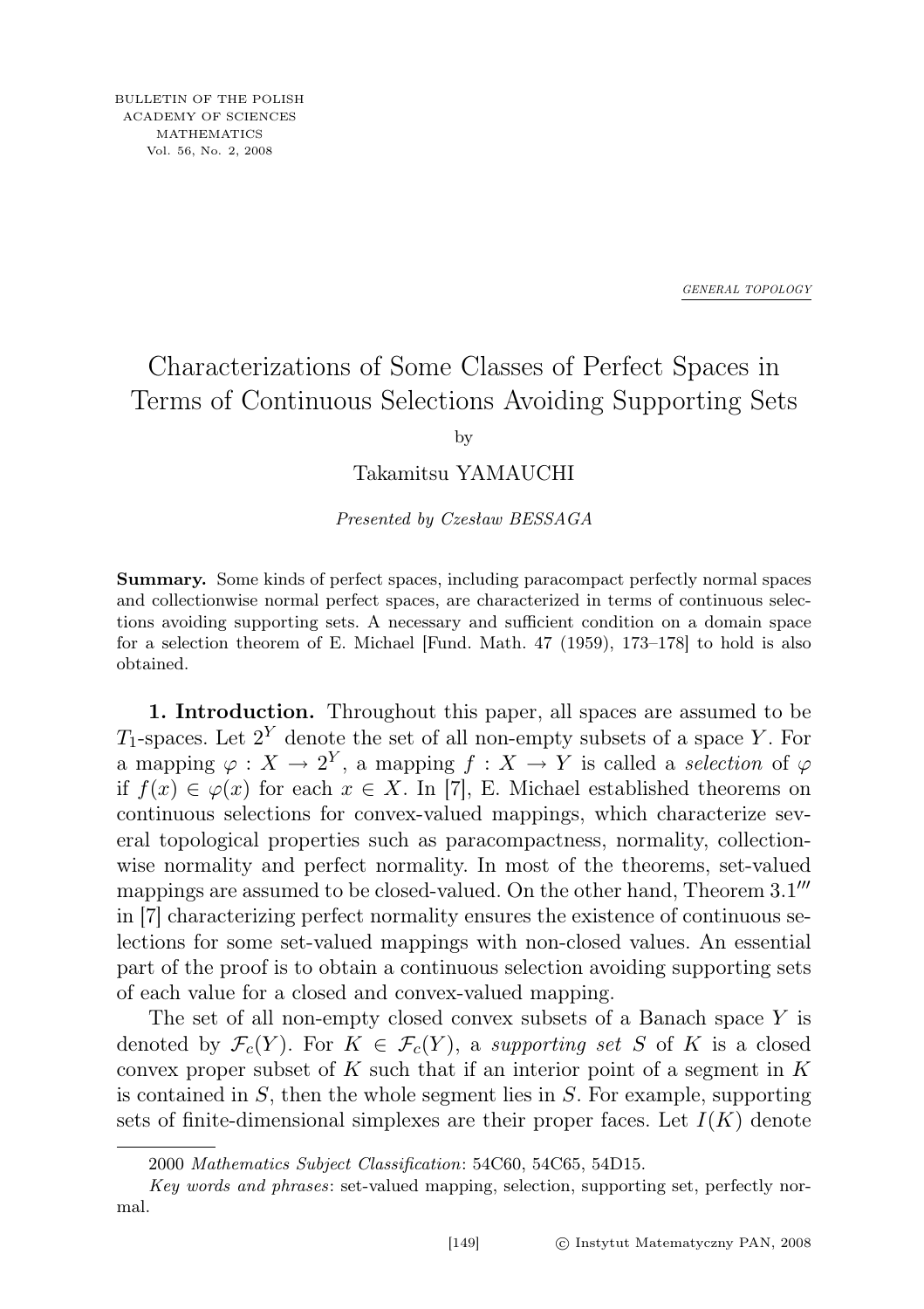the set of all points of K which are not in any supporting set of  $K$ . A mapping  $\varphi: X \to 2^Y$  is called *lower semicontinuous* (*l.s.c.* for short) if for every open subset V of Y, the set  $\varphi^{-1}[V] = \{x \in X \mid \varphi(x) \cap V \neq \emptyset\}$  is open in X. A topological (respectively, normal) space is said to be perfect (respectively, perfectly normal) if every open subset is an  $F_{\sigma}$ -set. Theorem 3.1" in [7] can be restated as follows.

THEOREM 1.1 (E. Michael [7]). A  $T_1$ -space X is perfectly normal if and only if for every separable Banach space Y, every l.s.c. mapping  $\varphi: X \to$  $\mathcal{F}_c(Y)$  admits a continuous selection  $f: X \to Y$  such that  $f(x) \in I(\varphi(x))$ for each  $x \in X$ .

In [8], E. Michael proved a theorem on dense families of continuous selections, and extended the "only if" part of Theorem 1.1 to arbitrary Banach spaces, but for more restrictive domains.

THEOREM 1.2 (E. Michael [8, Corollary 1.3]). If  $X$  is a metrizable space, then for every Banach space Y, every l.s.c. mapping  $\varphi: X \to \mathcal{F}_c(Y)$  admits a continuous selection  $f: X \to Y$  such that  $f(x) \in I(\varphi(x))$  whenever  $\varphi(x)$ is separable.

As in  $|7|$ , several topological properties of domain spaces X have been characterized in terms of selections (see also [12], [13]). From this point of view, Theorem 1.2 suggests the possibility of characterizing a certain class of perfectly normal spaces. The purpose of this paper is to obtain characterizations of some classes of perfect spaces in terms of selections avoiding supporting sets.

In Section 2, we consider set-valued mappings with compact values, and prove characterizations of paracompact perfectly normal spaces and collectionwise normal perfect spaces in terms of continuous selections.

In Section 3, we obtain a necessary and sufficient condition on  $X$  for the conclusion of Theorem 1.2 to hold. The first infinite ordinal number is denoted by  $\omega$ . For a space X, a cover U of X and  $x \in X$ , let ord $_x U =$ Card $\{U \in \mathcal{U} \mid x \in U\}$ , where Card stands for cardinality. Let us say that a space X has property  $(S)$  if for every open cover U of X, there exists a σ-discrete collection F of closed subsets of X such that if x ∈ U ∈ U and ord<sub>x</sub>  $\mathcal{U} \leq \omega$ , then  $x \in F \subset U$  for some  $F \in \mathcal{F}$ . This property is suggested by a characterization of perfect spaces due to J. M. Worrell, Jr. and H. H. Wicke [17] (see Lemma 2.3). We prove the following.

THEOREM 1.3. A  $T_1$ -space X is a paracompact Hausdorff space satisfying (S) if and only if for every Banach space Y, every mapping  $\varphi: X \to \mathcal{F}_c(Y)$ admits a continuous selection  $f: X \to Y$  such that  $f(x) \in I(\varphi(x))$  whenever  $\varphi(x)$  is separable.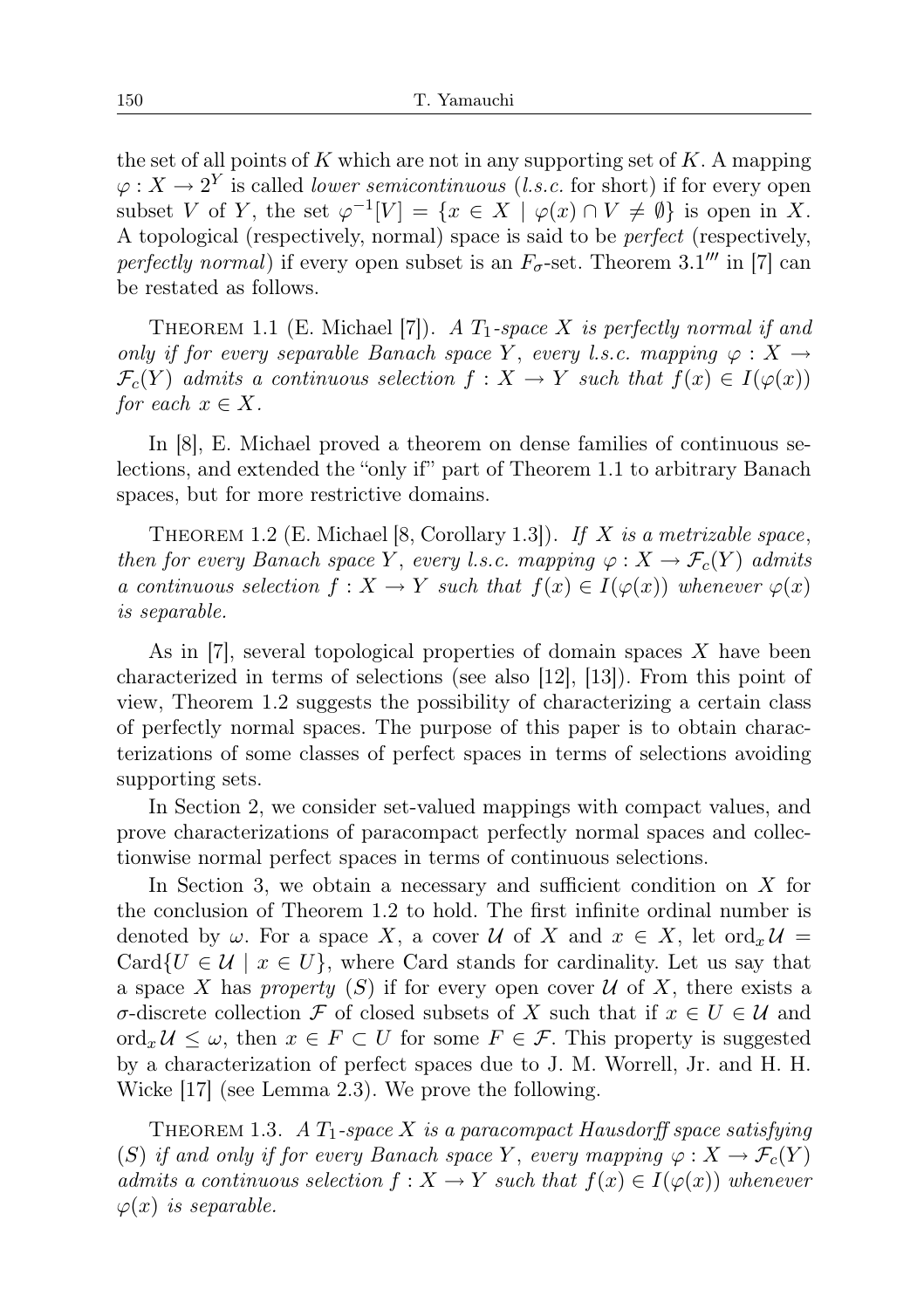Note that the Sorgenfrey line is a non-metrizable paracompact Hausdorff space satisfying  $(S)$  (see Remark 3.8). An analogous result for separablevalued mappings is also obtained in Section 3.

In this paper, we use the following notation and terminology. The set of all positive integers and the set of all real numbers are denoted by N and R, respectively. An ordinal number is the set of smaller ordinal numbers, and a cardinal number is an initial ordinal number. The first uncountable ordinal number is denoted by  $\omega_1$ . Throughout this paper,  $\gamma$  stands for an infinite cardinal number. The closure of a subset  $A$  is denoted by Cl A. The weight of a space Y is denoted by  $w(Y)$ . An indexed collection  $\{U_\lambda \mid \lambda \in \Lambda\}$  of subsets of a space X is *point-countable* if for each  $x \in X$  the set  $\{\lambda \in \Lambda \mid x \in U_{\lambda}\}\$ is countable, while  $\{U_{\lambda} \mid \lambda \in \Lambda\}$  is called *discrete* if each  $x \in X$  has a neighborhood N such that  $\text{Card}\{\lambda \in \Lambda \mid U_{\lambda} \cap N \neq \emptyset\} \leq 1$ . For a Banach space  $(Y, \|\cdot\|), y \in Y$  and  $r > 0$ , let  $B(y, r) = \{z \in Y \mid$  $||y - z|| < r$ . The convex hull of a subset A of a Banach space is denoted by conv A. For a mapping  $\varphi: X \to 2^Y$  and a collection  $\mathcal V$  of subsets of Y, let  $\varphi^{-1}[\mathcal{V}] = {\varphi^{-1}[V] \mid V \in \mathcal{V}}$ . For undefined notation and terminology, we refer to  $|1|$ .

2. Theorems for mappings with compact values. In this section, we obtain characterizations of some kinds of perfect spaces in terms of mappings with compact values. The following lemma was essentially proved by E. Michael (see the proof of  $[7,$  Theorem  $3.1'''$ ).

LEMMA 2.1 (E. Michael [7]). Let X be a topological space, Y a Banach space and  $\varphi : X \to \mathcal{F}_c(Y)$  a mapping. If there is a countable collection  ${f_i \mid i \in \mathbb{N}}$  of continuous selections  $f_i: X \to Y$  of  $\varphi$ , then there exists a continuous selection  $f: X \to Y$  of  $\varphi$  such that  $f(x) \in I(\varphi(x))$  whenever  ${f_i(x) | i \in \mathbb{N}}$  is dense in  $\varphi(x)$ .

Thus, a key to obtaining a continuous selection that avoids supporting sets is to construct a sequence of continuous selections as in Lemma 2.1. For a mapping  $\varphi: X \to 2^Y$ , a mapping  $\phi: X \to 2^Y$  is called a set-valued selection of  $\varphi$  if  $\phi(x) \subset \varphi(x)$  for each  $x \in X$ . For l.s.c. set-valued selections, we have the following.

LEMMA 2.2. Let X be a perfect space, Y a Banach space,  $\varphi: X \to \mathcal{F}_c(Y)$ an l.s.c. mapping and A an  $F_{\sigma}$ -set of X such that  $\{x \in X \mid \varphi(x)$  is compact  $\subset A$ . Then there exists a sequence  $\{\phi_i \mid i \in \mathbb{N}\}\$  of l.s.c. set-valued selections  $\phi_i: X \to \mathcal{F}_c(Y)$  of  $\varphi$  such that  $\phi_i(x) = \varphi(x)$  for each  $x \in X \setminus A$  and  $i \in \mathbb{N}$ , and for each  $x \in X$  with  $\varphi(x)$  compact, every open subset W of Y with  $\varphi(x) \cap W \neq \emptyset$  contains  $\phi_i(x)$  for some  $i \in \mathbb{N}$ .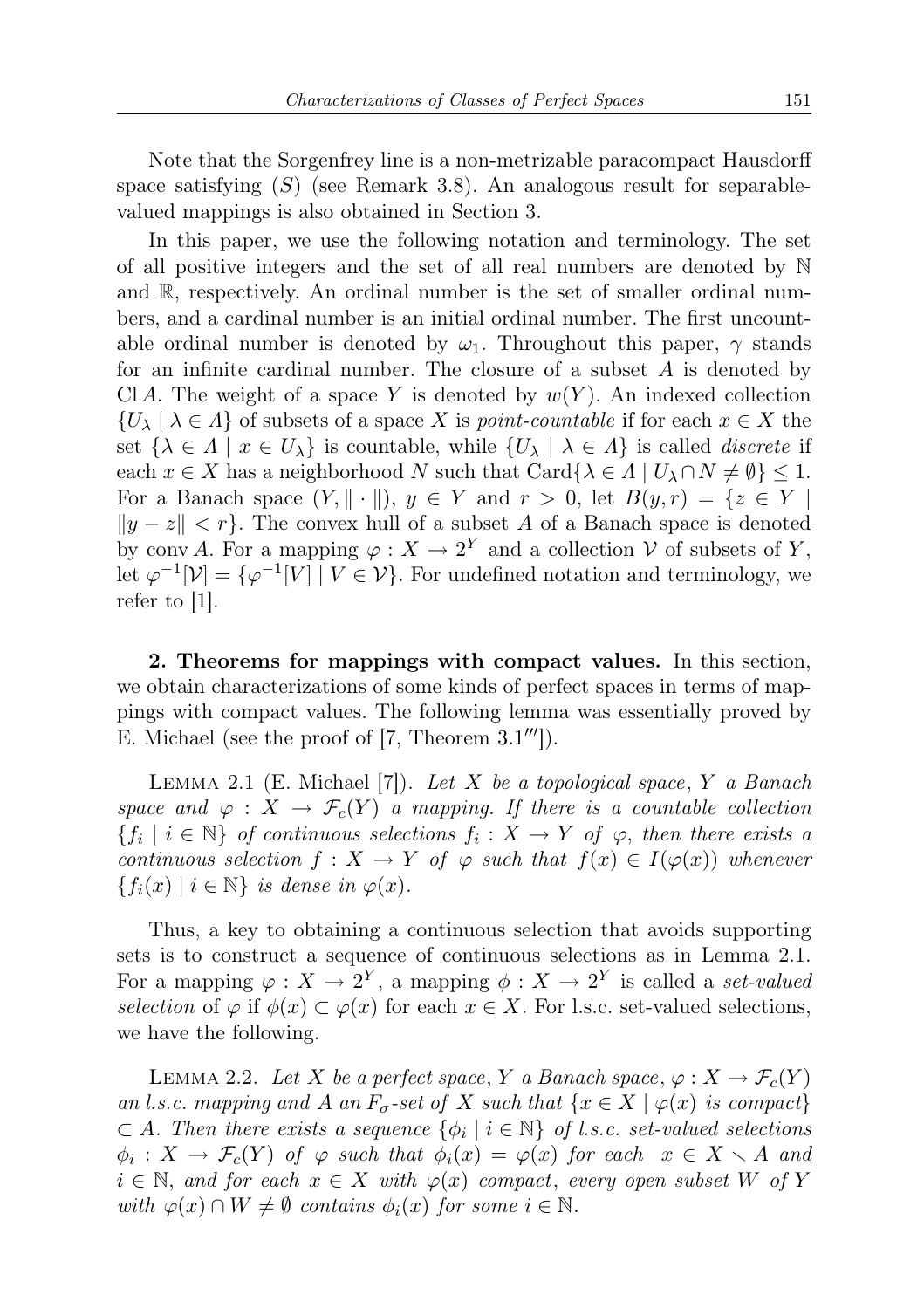To prove Lemma 2.2, we need the following lemma which was essentially proved by J. M. Worrell, Jr. and H. H. Wicke [17] (see also [11, Theorem 3]).

Lemma 2.3 (J. M. Worrell and H. H. Wicke [17, Lemma]). For every open cover U of a perfect space X, there exists a  $\sigma$ -discrete collection F of closed subsets of X such that if  $x \in U \in \mathcal{U}$  and  $\text{ord}_x \mathcal{U} < \omega$ , then  $x \in F \subset U$ for some  $F \in \mathcal{F}$ .

Proof of Lemma 2.2. Our proof is based on the idea used by E. Michael [8]. Put  $X' = \{x \in X \mid \varphi(x) \text{ is compact}\}\)$ . Take a sequence  $\{\mathcal{V}_i \mid i \in \mathbb{N}\}\$ of locally finite open covers of Y such that mesh  $\mathcal{V}_i < 1/2^i$ . Then  $X' \subset$  ${x \in X \mid \text{ord}_x \varphi^{-1}[V_i] < \omega}$  for each  $i \in \mathbb{N}$ . By Lemma 2.3, for each  $i \in \mathbb{N}$ , there exists a  $\sigma$ -discrete collection  $\mathcal{F}_i$  of closed subsets of X such that if  $x \in X'$  and  $V \in \mathcal{V}_i$  with  $x \in \varphi^{-1}[V]$ , then  $x \in F \subset \varphi^{-1}[V]$  for some  $F \in \mathcal{F}_i$ . We may assume that  $\bigcup \mathcal{F}_i \subset A$  and  $X' \cap F \neq \emptyset$  for each  $F \in \mathcal{F}_i$ . For  $i \in \mathbb{N}$  and  $F \in \mathcal{F}_i$ , the set  $\{V \in \mathcal{V}_i \mid F \subset \varphi^{-1}[V]\}$  is finite, say  $\{V_k^F \mid k = 1, \ldots, k_F\}$ . For  $F \in \bigcup_{i \in \mathbb{N}} \mathcal{F}_i$  and  $k \in \{1, \ldots, k_F\}$ , define  $\phi_k^F$ :  $F \to \mathcal{F}_{\mathcal{C}}(Y)$  by putting  $\phi_k^F(x) = \text{Cl}(\text{conv}(\varphi(x) \cap V_k^F))$  for each  $x \in F$ . Then  $\phi_k^F$  is l.s.c. (see [7, Propositions 2.3, 2.4 and 2.6]). For each  $i \in \mathbb{N}$ , take discrete collections  $\mathcal{F}_{(i,j)}$ ,  $j \in \mathbb{N}$ , of closed subsets of X such that  $\mathcal{F}_i =$  $\bigcup_{j\in\mathbb{N}}\mathcal{F}_{(i,j)}$ . For  $i, j, k \in \mathbb{N}$ , define  $\phi_{(i,j,k)} : X \to \mathcal{F}_c(Y)$  by  $\phi_{(i,j,k)}(x) = \phi_k^F(x)$ if  $x \in F \in \mathcal{F}_{(i,j)}$  and  $k \leq k_F$ , and  $\phi_{(i,j,k)}(x) = \varphi(x)$  otherwise. Then the sequence  $\{\phi_{(i,j,k)} | i,j,k \in \mathbb{N}\}\$ is as required.

The following lemma is easy to verify and we omit the proof.

LEMMA 2.4. Let  $K$  be a closed convex subset of a Banach space  $Y$ . If  $V$ is an open convex subset of Y, then  $I(Cl(K \cap V)) \subset I(K)$ . If  $C_n \subset I(K)$ for each  $n = 1, \ldots, k$ , then conv $\bigcup \{C_n \mid n = 1, \ldots, k\} \subset I(K)$ .

We have the following characterization of perfect spaces.

THEOREM 2.5. For a topological space  $X$ , the following statements are equivalent.

- (a)  $X$  is perfect.
- (b) For every Banach space Y, every l.s.c. mapping  $\varphi: X \to \mathcal{F}_c(Y)$ admits an l.s.c. set-valued selection  $\phi: X \to \mathcal{F}_c(Y)$  such that  $\phi(x) \subset$  $I(\varphi(x))$  whenever  $\varphi(x)$  is compact.
- (c) Every l.s.c. mapping  $\varphi: X \to \mathcal{C}_c(\mathbb{R})$  admits an l.s.c. set-valued selection  $\phi: X \to \mathcal{C}_c(\mathbb{R})$  such that  $\phi(x) \subset I(\varphi(x))$  for each  $x \in X$ .

*Proof.* (a)⇒(b). Fix  $n \in \mathbb{N}$ . Put  $U_n = \varphi^{-1}[B(0,n)]$  and define  $\varphi_n$ :  $U_n \to \mathcal{F}_c(Y)$  by  $\varphi_n(x) = \text{Cl}(\varphi(x) \cap B(0,n))$  for each  $x \in X$ . Take a sequence  $\{\theta_i^n \mid i \in \mathbb{N}\}\$  of l.s.c. set-valued selections  $\theta_i^n : U_n \to \mathcal{F}_c(Y)$  of  $\varphi_n$ as in Lemma 2.2. Define  $\theta_n: U_n \to 2^Y$  by  $\theta_n(x) = {\sum_{i=1}^{\infty} (1/2)^i y_i \mid y_i \in \Theta_n}$  $\theta_i^n(x)$ ,  $i \in \mathbb{N}$  for each  $x \in X$ . Since  $\varphi_n(x)$  is bounded and complete, the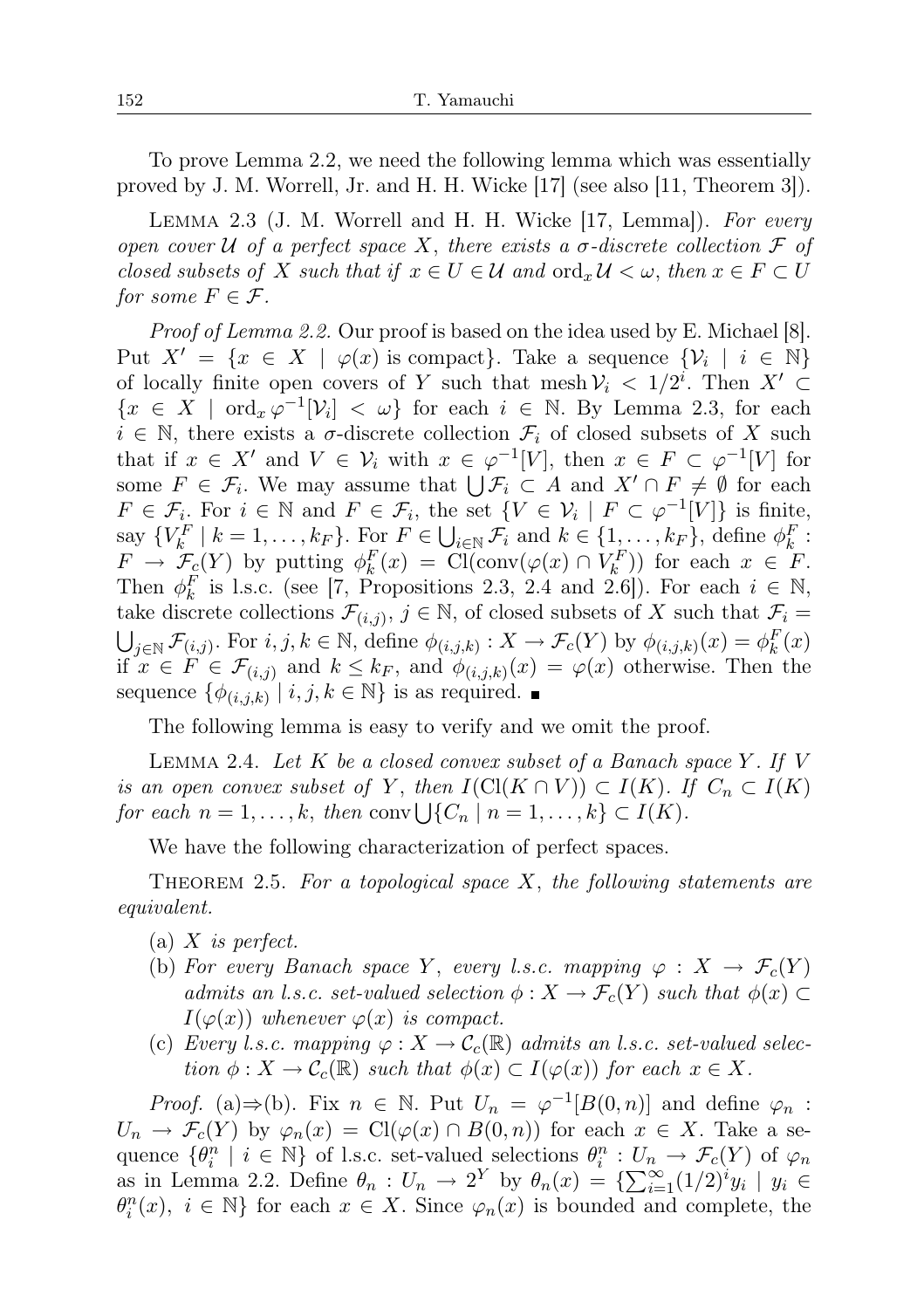limit  $\sum_{i=1}^{\infty} (1/2)^i y_i$  always exists. The mapping  $s : \varphi_n(x) \to \varphi_n(x)$  defined by  $s((y_i)_{i\in\mathbb{N}}) = \sum_{i=1}^{\infty} (1/2)^i y_i$  for each  $(y_i)_{i\in\mathbb{N}} \in \varphi_n(x)^{\mathbb{N}}$ , where  $\varphi_n(x)^{\mathbb{N}}$  is endowed with the product topology, is continuous. Thus  $\theta_n$  is l.s.c., and  $\theta_n(x)$  is compact whenever  $\varphi(x)$  is compact. Since each  $\theta_i^n$  is convex-valued, so is  $\theta_n$ . If  $\varphi(x)$  is compact and  $y_i \in \theta_i^n(x)$  for each  $i \in \mathbb{N}$ , then the set  $\{y_i \mid i \in \mathbb{N}\}\$ is dense in  $\varphi_n(x)$ . By Lemma 2.4 and the same argument as in [7, Lemma 5.1], we have  $\theta_n(x) \subset I(\varphi_n(x)) = I(\mathrm{Cl}(\varphi(x) \cap B(0,n))) \subset I(\varphi(x))$ whenever  $\varphi(x)$  is compact. Thus the mapping  $\phi_n: U_n \to \mathcal{F}_c(Y)$  defined by  $\phi_n(x) = \text{Cl}(\theta_n(x))$  is an l.s.c. set-valued selection of  $\varphi|_{U_n}$  such that  $\phi_n(x) \subset I(\varphi(x))$  whenever  $\varphi(x)$  is compact.

Here,  $\{U_n \mid n \in \mathbb{N}\}\$ is an open cover of the perfect space X such that  $U_n \subset U_{n+1}$  for each  $n \in \mathbb{N}$ . Thus each open set  $U_n$  can be written as  $U_n = \bigcup_{i \in \mathbb{N}} E_i^n$ , where  $E_i^n$ ,  $i \in \mathbb{N}$ , are closed subsets of X. Put  $F_0 = \emptyset$ and  $F_n = \bigcup_{i \leq n} E_i^i$  for each  $n \in \mathbb{N}$ . Then  $\{F_n \mid n \in \mathbb{N}\}\$  is a closed cover of X such that  $F_n \subset U_n$  and  $F_n \subset F_{n+1}$  for each  $n \in \mathbb{N}$ , and hence  $\{U_n \setminus F_{n-1} \mid n \in \mathbb{N}\}\$ is a point-finite open cover of X. Define  $\phi: X \to \mathcal{F}_c(Y)$ by  $\phi(x) = \text{Cl}(\text{conv}\bigcup \{\phi_n(x) \mid x \in U_n \setminus F_{n-1}\})$ . Then  $\phi$  is an l.s.c. set-valued selection of  $\varphi$ . If  $\varphi(x)$  is compact, then conv $\bigcup \{\phi_n(x) \mid x \in U_n \setminus F_{n-1}\}\$ is the convex hull of the union of finitely many compact convex subsets of Y, and hence it is compact (cf.  $[6, \text{Lemma } 2.10.14]$ ). Thus, by Lemma 2.4,  $\phi(x) \subset I(\varphi(x))$  whenever  $\varphi(x)$  is compact.

 $(b) \Rightarrow (c)$ . This is obvious.

 $(c) \Rightarrow (a)$ . Assume that X satisfies (c) and let U be an open subset of X. Define  $\varphi: X \to 2^{\mathbb{R}}$  by  $\varphi(x) = [0, 1]$  if  $x \in U$  and  $\varphi(x) = \{0\}$  otherwise. Then  $\varphi: X \to \mathcal{C}_c(\mathbb{R})$  is l.s.c. and, by (c), there exists an l.s.c. mapping  $\phi: X \to \mathcal{C}_{c}(\mathbb{R})$  such that  $\phi(x) \subset I(\varphi(x))$ . Put  $F_n = X \setminus \phi^{-1}[(-1,1/n)]$  for each  $n \in \mathbb{N}$ . Then each  $F_n$  is closed in X. Since  $I([0,1]) = (0,1)$ , we have  $U=\bigcup_{n\in\mathbb{N}} F_n$ .

A space X is  $\gamma$ -paracompact if every open cover U of X with Card  $\mathcal{U} \leq \gamma$ is refined by a locally finite open cover of  $X$ .

THEOREM 2.6. For a  $T_1$ -space X, the following statements are equivalent.

- (a) X is  $\gamma$ -paracompact and perfectly normal.
- (b) For every Banach space Y with  $w(Y) \leq \gamma$ , every l.s.c. mapping  $\varphi$ :  $X \to \mathcal{F}_c(Y)$  admits a sequence  $\{f_i \mid i \in \mathbb{N}\}$  of continuous selections  $f_i: X \to Y$  such that  $\{f_i(x) \mid i \in \mathbb{N}\}\$ is dense in  $\varphi(x)$  whenever  $\varphi(x)$ is compact.
- (c) For every Banach space Y with  $w(Y) \leq \gamma$ , every l.s.c. mapping  $\varphi$ :  $X \to \mathcal{F}_c(Y)$  admits a continuous selection  $f : X \to Y$  such that  $f(x) \in I(\varphi(x))$  whenever  $\varphi(x)$  is compact.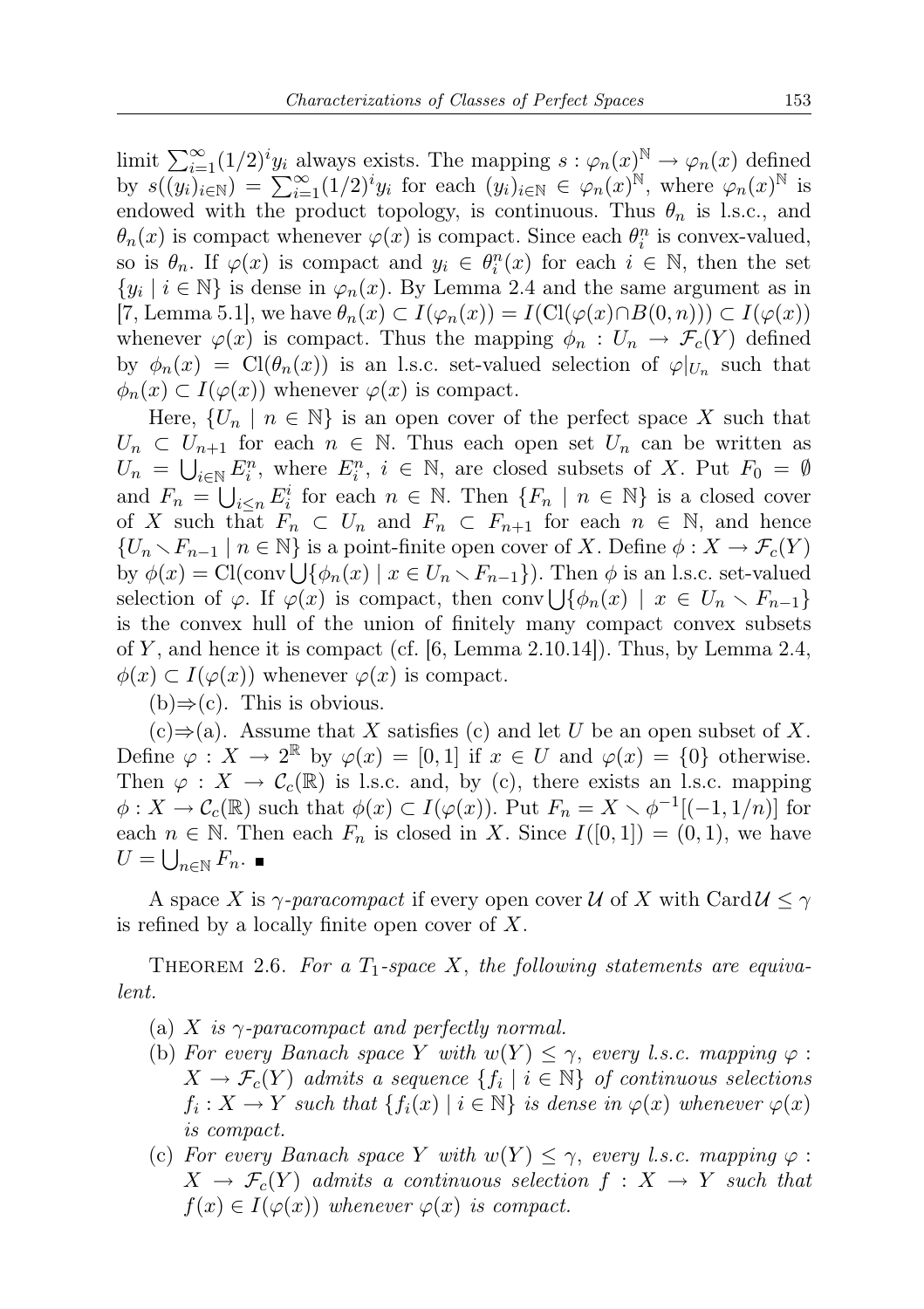*Proof.* To show (a) $\Rightarrow$ (b), let X be a  $\gamma$ -paracompact perfectly normal space, Y a Banach space with  $w(Y) \leq \gamma$ , and  $\varphi : X \to \mathcal{F}_c(Y)$  an l.s.c. mapping. Then there exists a sequence  $\{\phi_i \mid i \in \mathbb{N}\}\$  of l.s.c. mappings  $\phi_i$ :  $X \to \mathcal{F}_c(Y)$  as in Lemma 2.2. By virtue of [7, Theorem 3.2''] (see also [10, Theorem 4.1]), there exists a continuous selection  $f_i: X \to Y$  of  $\phi_i$  for each  $i \in \mathbb{N}$ . Then  $\{f_i \mid i \in \mathbb{N}\}$  is the required sequence.

The implication (b)⇒(c) follows from Lemma 2.1, and (c)⇒(a) follows from  $[7,$  Theorem  $3.2"$ ] (see also  $[10,$  Theorem  $4.1]$ ) and Theorem  $2.5$ .

COROLLARY 2.7. A  $T_1$ -space X is paracompact and perfectly normal if and only if for every Banach space Y, every l.s.c. mapping  $\varphi: X \to \mathcal{F}_c(Y)$ admits a continuous selection  $f: X \to Y$  such that  $f(x) \in I(\varphi(x))$  whenever  $\varphi(x)$  is compact.

A space X is  $\gamma$ -collectionwise normal if for every discrete collection  ${F_{\lambda} | \lambda \in \Lambda}$  of closed subsets of X with Card  $\Lambda \leq \gamma$ , there exists a disjoint collection  $\{U_\lambda \mid \lambda \in \Lambda\}$  of open subsets of X such that  $F_\lambda \subset U_\lambda$  for each  $\lambda \in \Lambda$ . For a Banach space Y, let  $\mathcal{C}_c(Y)$  be the set of all non-empty compact convex subsets of Y and put  $C'_{c}(Y) = C_{c}(Y) \cup \{Y\}.$ 

THEOREM 2.8. For a  $T_1$ -space X, the following statements are equivalent.

- (a) X is  $\gamma$ -collectionwise normal and perfect.
- (b) For every Banach space Y with  $w(Y) \leq \gamma$ , every l.s.c. mapping  $\varphi$ :  $X \to \mathcal{C}'_c(Y)$  admits a sequence  $\{f_i \mid i \in \mathbb{N}\}$  of continuous selections  $f_i: X \to Y$  such that  $\{f_i(x) \mid i \in \mathbb{N}\}\$ is dense in  $\varphi(x)$  whenever  $\varphi(x)$ is compact.
- (c) For every Banach space Y with  $w(Y) \leq \gamma$ , every l.s.c. mapping  $\varphi$ :  $X \to C'_c(Y)$  admits a continuous selection  $f: X \to Y$  such that  $f(x) \in I(\varphi(x))$  for each  $x \in X$ .

*Proof.* To show (a) $\Rightarrow$ (b), let X be a  $\gamma$ -collectionwise normal perfect space, Y a Banach space with  $w(Y) \leq \gamma$ , and  $\varphi : X \to C'_c(Y)$  an l.s.c. mapping. Put  $A = \{x \in X \mid \varphi(x) \in C_c(Y)\}\)$ . Then A is an  $F_{\sigma}$ -set. Thus (b) follows from Lemma 2.2 and  $[7,$  Theorem 3.2'] (see also  $[10,$  Theorem 4.2]).

The implication (b) $\Rightarrow$ (c) follows from Lemma 2.1 since if  $\varphi(x)$  is not compact, then  $\varphi(x) = Y$ . The implication (c)⇒(a) follows from [7, Theorem  $3.2'$  (see also [10, Theorem 4.2]) and Theorem 2.5.

COROLLARY 2.9. A  $T_1$ -space X is collectionwise normal and perfect if and only if for every Banach space Y, every l.s.c. mapping  $\varphi: X \to C_c(Y)$ admits a continuous selection  $f: X \to Y$  such that  $f(x) \in I(\varphi(x))$  for each  $x \in X$ .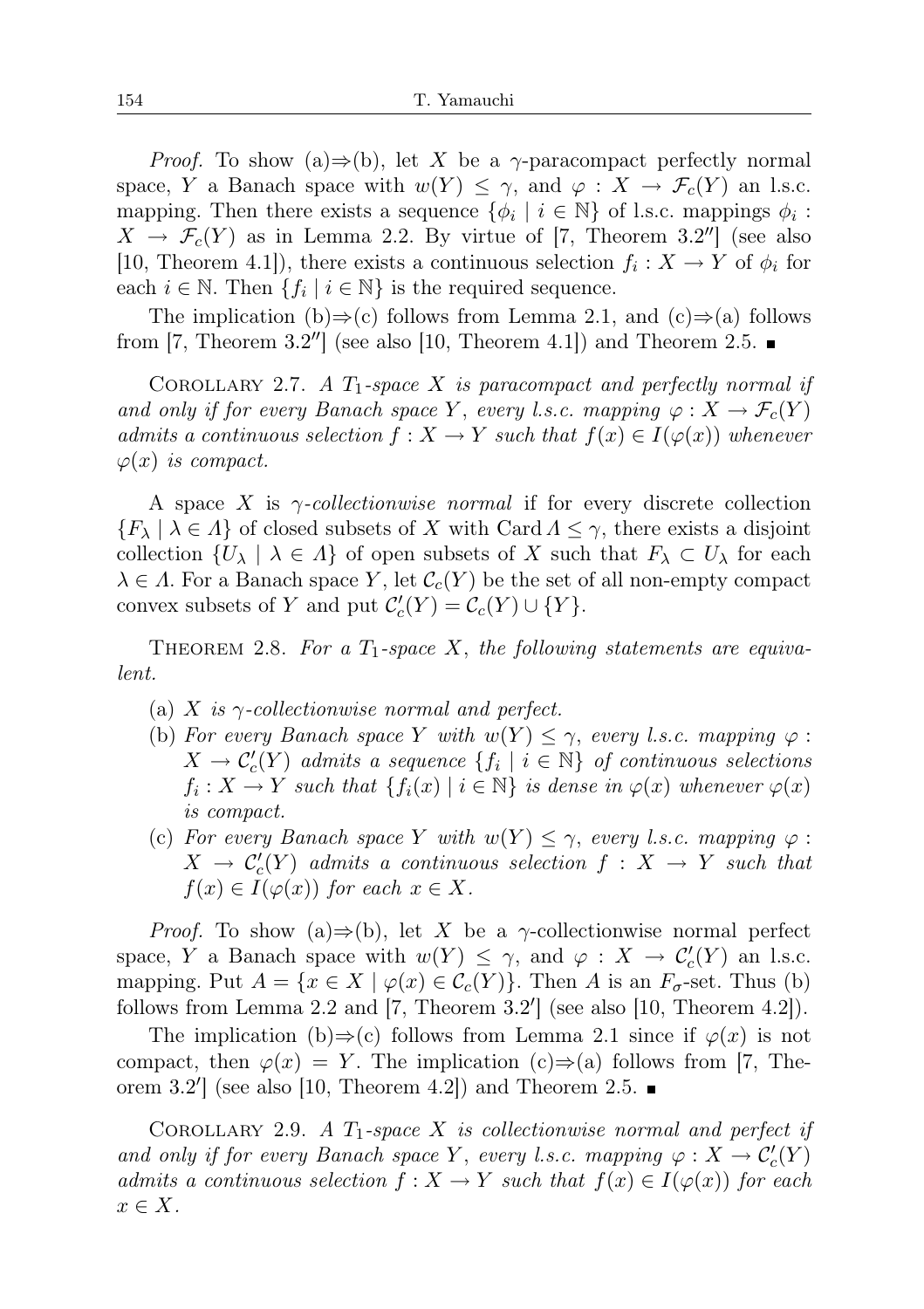REMARK 2.10. For  $K \in \mathcal{F}_c(Y)$ , a point  $y \in Y$  is called an *extreme point* if  $K \setminus \{y\}$  is convex. The weak convex interior wci(K) of K ([3]) is the set of all non-extreme points of K. Then wci $(K) \subset I(K)$  for each  $K \in \mathcal{F}_c(Y)$ with Card  $K > 1$ . Thus the "only if" part of Theorem 2.8 is an extension of  $(1) \Rightarrow (2)$  of [3, Theorem 4.6] and  $(a) \Rightarrow (b)$  of [18, Corollary 10].

A space X is said to be  $\gamma$ -PF-normal if every point-finite open cover U of X with Card $U \leq \gamma$  is normal. A space is called PF-normal ([15]) if it is  $\gamma$ -PF-normal for every infinite cardinal number  $\gamma$ . Note that every  $\gamma$ collectionwise normal space is  $\gamma$ -PF-normal, and  $\omega$ -PF-normality coincides with normality.

THEOREM 2.11. For a  $T_1$ -space X, the following statements are equivalent.

- (a) X is  $\gamma$ -PF-normal and perfect.
- (b) For every Banach space Y with  $w(Y) \leq \gamma$ , every l.s.c. mapping  $\varphi$ :  $X \to \mathcal{C}_c(Y)$  admits a sequence  $\{f_i \mid i \in \mathbb{N}\}\$  of continuous selections  $f_i: X \to Y$  such that  $\{f_i(x) \mid i \in \mathbb{N}\}\$ is dense in  $\varphi(x)$  for each  $x \in X$ .
- (c) For every Banach space Y with  $w(Y) \leq \gamma$ , every l.s.c. mapping  $\varphi$ :  $X \to \mathcal{C}_c(Y)$  admits a continuous selection such that  $f(x) \in I(\varphi(x))$ for each  $x \in X$ .

*Proof.* The implication (a)⇒(b) follows from Lemma 2.2 and [10, Theorem 4.1] (note that, in the realm of normal spaces,  $\gamma$ -PF-normality coincides with  $\gamma$ -pointwise- $\omega$ -paracompactness of [10]). The implication (b) $\Rightarrow$ (c) follows from Lemma 2.1, and (c)⇒(a) follows from [10, Theorem 4.1] and Theorem 2.5.  $\blacksquare$ 

COROLLARY 2.12. A  $T_1$ -space X is PF-normal and perfect if and only if for every Banach space Y, every l.s.c. mapping  $\varphi: X \to \mathcal{C}_c(Y)$  admits a continuous selection such that  $f(x) \in I(\varphi(x))$  for each  $x \in X$ .

3. Theorems for mappings with separable values. First, we prove Theorem 1.3. Let us consider the following property for a space X.

 $(S_{\gamma})$  For every open cover U of X with Card  $\mathcal{U} \leq \gamma$ , there exists a  $\sigma$ discrete collection F of closed subsets of X such that if  $x \in U \in \mathcal{U}$ and  $\text{ord}_x \mathcal{U} \leq \omega$ , then  $x \in F \subset U$  for some  $F \in \mathcal{F}$ .

A space satisfies (S) if it satisfies  $(S_{\gamma})$  for every infinite cardinal  $\gamma$ . Note that a space satisfies  $(S_{\omega})$  if and only if it is perfect. It is shown in Remark 3.8 that a perfect space need not satisfy  $(S)$ . Theorem 1.3 follows from the following.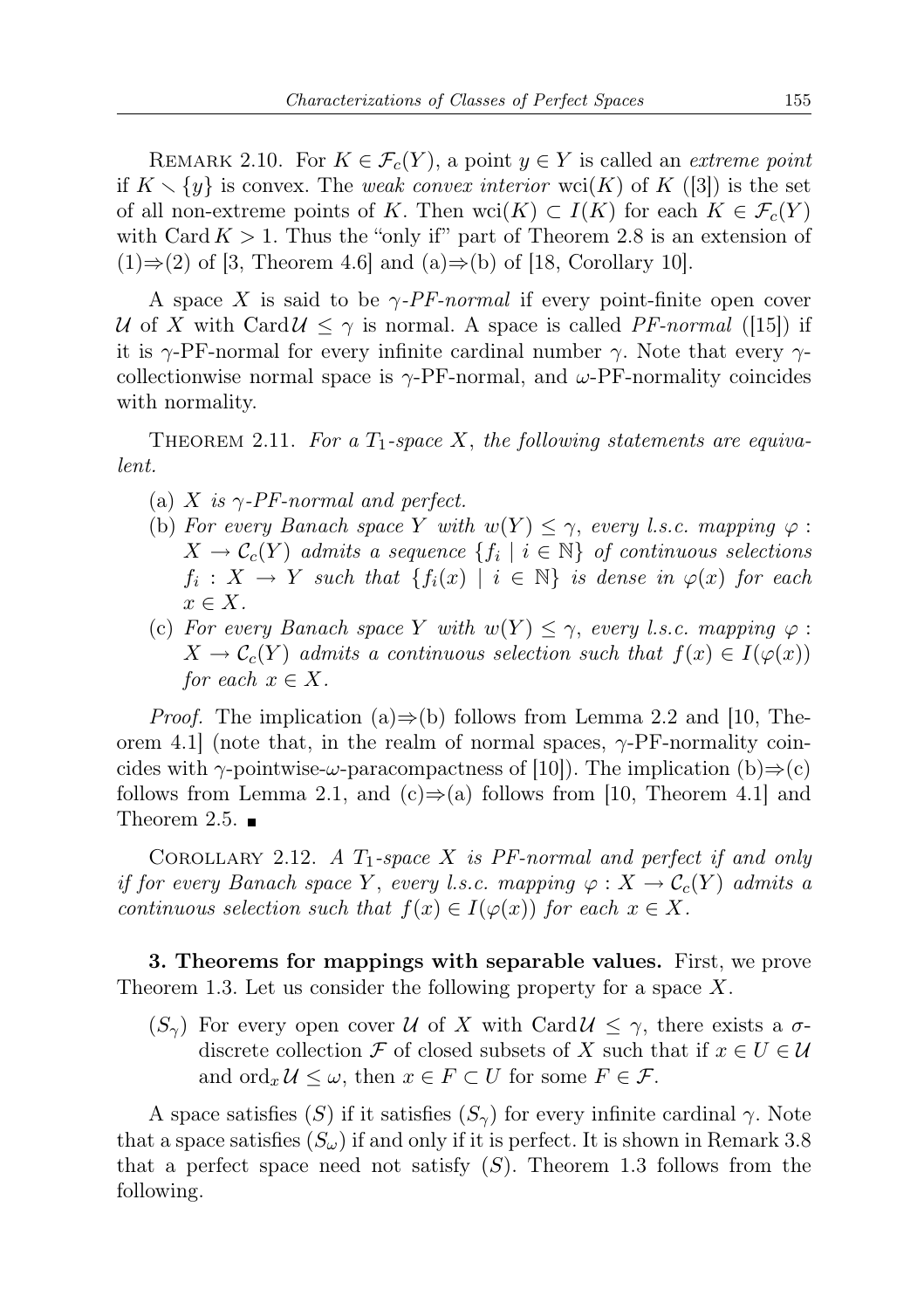THEOREM 3.1. For a  $T_1$ -space X, the following statements are equivalent.

- (a) X is a normal  $\gamma$ -paracompact space satisfying  $(S_{\gamma})$ .
- (b) For every Banach space Y with  $w(Y) \leq \gamma$ , every l.s.c. mapping  $\varphi$ :  $X \to \mathcal{F}_c(Y)$  admits a sequence  $\{f_i \mid i \in \mathbb{N}\}$  of continuous selections  $f_i: X \to Y$  such that  $\{f_i(x) \mid i \in \mathbb{N}\}\$ is dense in  $\varphi(x)$  whenever  $\varphi(x)$ is separable.
- (c) For every Banach space Y with  $w(Y) \leq \gamma$ , every l.s.c. mapping  $\varphi$ :  $X \to \mathcal{F}_c(Y)$  admits a continuous selection  $f: X \to Y$  such that  $f(x) \in I(\varphi(x))$  whenever  $\varphi(x)$  is separable.

*Proof.* The implication (a) $\Rightarrow$ (b) is obtained by repeating the proof of [8, Theorem 1.1], and (b) $\Rightarrow$ (c) follows from Lemma 2.1.

To show  $(c) \Rightarrow (a)$ , let X be a space satisfying (c). By [7, Theorem 3.2''] (see also [10, Theorem 4.1]), X is normal and  $\gamma$ -paracompact. To show that it satisfies  $(S_{\gamma})$ , let U be an open cover of X with Card  $\mathcal{U} \leq \gamma$ . For any set  $\Lambda$ , let  $l_1(\Lambda)$  be the usual Banach space of summable functions  $s : \Lambda \to \mathbb{R}$  with the norm  $||s|| = \sum_{\lambda \in \Lambda} |s(\lambda)|$ . Following [7], define an l.s.c. mapping  $\varphi: X \to$  $\mathcal{F}_c(l_1(\mathcal{U}))$  by  $\varphi(x) = \{y \in l_1(\mathcal{U}) \mid ||y|| = 1, y(U) \geq 0 \text{ for every } U \in \mathcal{U}, \text{ and}$  $y(U) = 0$  for all  $U \in \mathcal{U}$  with  $x \notin U$  for  $x \in X$ . Here  $w(l_1(\mathcal{U})) \leq \gamma$ . By (c), there exists a continuous selection  $f: X \to l_1(\mathcal{U})$  of  $\varphi$  such that  $f(x) \in$  $I(\varphi(x))$  whenever  $\varphi(x)$  is separable. Let B be a  $\sigma$ -discrete base for  $l_1(\mathcal{U})$ .

We claim that the  $\sigma$ -discrete closed collection  $\{f^{-1}(C \cup B) \mid B \in \mathcal{B}\}\$ satisfies the condition of  $(S_{\gamma})$ . Indeed, let  $x \in X$  with  $\text{ord}_x \mathcal{U} \leq \omega$  and  $x \in U \in \mathcal{U}$ . Then  $\varphi(x)$  is separable. Since  $S = \{y \in \varphi(x) \mid y(U) = 0\}$  is a supporting set of  $\varphi(x)$ , we have  $f(x) \notin S$  and hence  $f(x)(U) > 0$ . Take  $B \in \mathcal{B}$  such that  $f(x) \in B$  and diam  $B < f(x)(U)$ . For each  $z \in f^{-1}(\text{Cl }B)$ ,  $f(z)(U) \ge f(x)(U) - |f(x)(U) - f(z)(U)| \ge f(x)(U) - ||f(x) - f(z)|| > 0,$ and hence  $z \in U$ . Thus  $x \in f^{-1}(\text{Cl }B) \subset U$ .

The following example shows that, if a closed convex subset  $K$  of a Banach space is not separable, then  $I(K)$  may be empty. Thus the separability of values of a set-valued mapping is necessary in order that a selection may avoid all supporting sets of its values.

EXAMPLE 3.2. Let  $\Lambda$  be an uncountable set and put  $K = \{s \in l_1(\Lambda) \mid$  $s(\lambda) \geq 0$  for each  $\lambda \in \Lambda$ . Take  $s \in K$  arbitrary. Then there exists  $\lambda_s \in \Lambda$ such that  $s(\lambda_s) = 0$  and the set  $S = \{t \in K \mid t(\lambda_s) = 0\}$  is a supporting set of K containing s. Thus  $I(K) = \emptyset$ .

Next, we consider continuous selections avoiding supporting sets for separable-valued mappings. For a Banach space Y, let  $\mathcal{S}_c(Y) = \{ S \in \mathcal{F}_c(Y) \mid$ S is separable. Mimicking the definition of  $\gamma$ -PF-normality, let us call a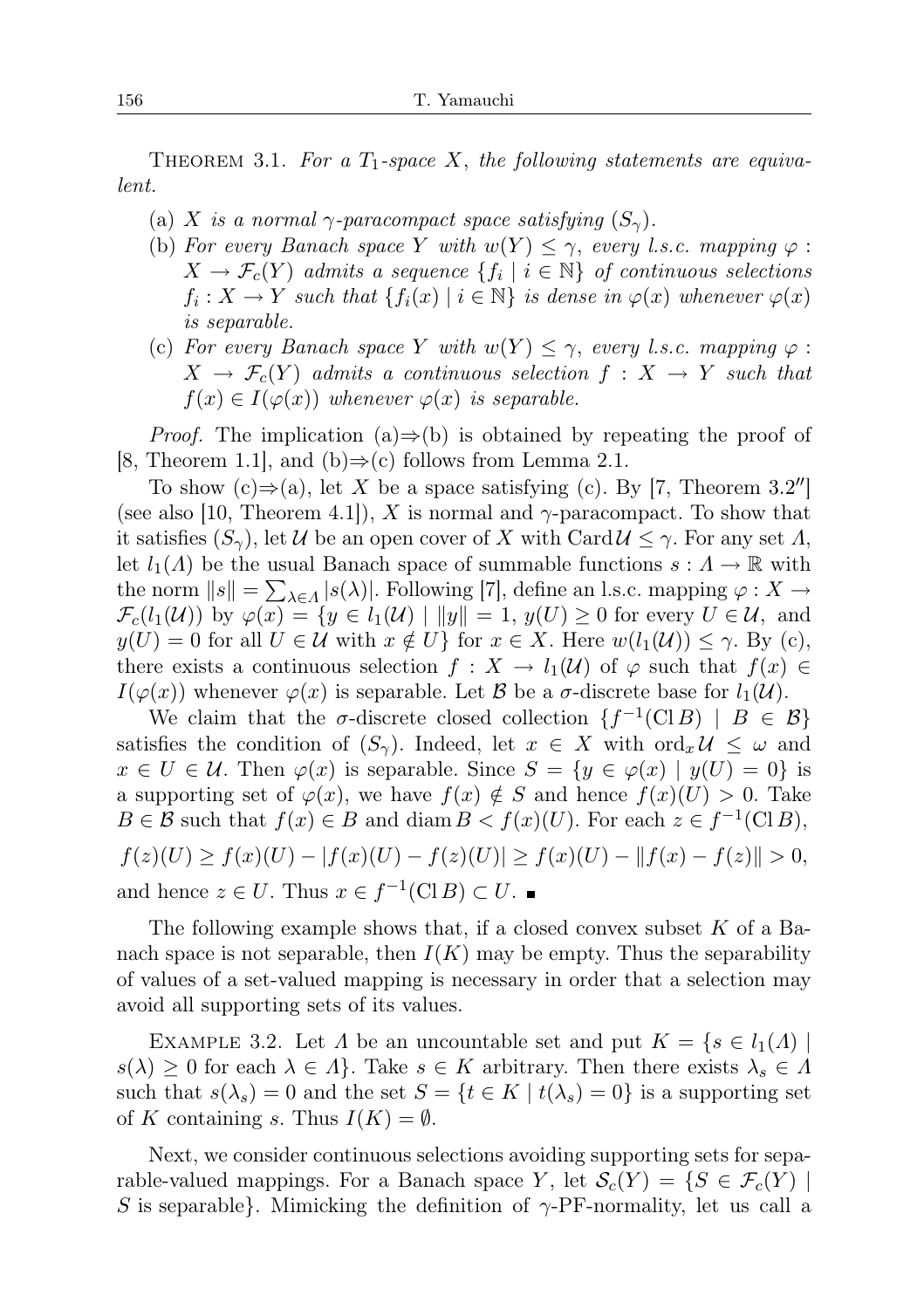space X  $\gamma$ -PC-normal if every point-countable open cover U of X with Card  $U \leq \gamma$  is normal. A space is called PC-normal if it is  $\gamma$ -PC-normal for every infinite cardinal number  $\gamma$ . Note that every  $\gamma$ -PC-normal space is countably paracompact and normal. For the same reason as in [3, p. 506],  $\gamma$ -PC-normality is not hereditary with respect to closed subsets in general. But  $\gamma$ -PC-normality is hereditary with respect to open  $F_{\sigma}$ -sets. The proof is quite analogous to the proof that  $\gamma$ -PF-normality is hereditary with respect to open  $F_{\sigma}$ -sets (cf. [19]).

For collections U and F of subsets of a space X, F is called a base [4] of U if each member of U is a union of members from  $\mathcal F$ . A subset A of a topological space X is called a *cozero-set* if there is a continuous function  $f: X \to \mathbb{R}$  such that  $A = \{x \in X \mid f(x) \neq 0\}$ . A base is called closed (respectively, cozero-set) if it consists of closed subsets (respectively, cozerosets). By Lemma 2.3, a space X is perfect if and only if every point-finite open cover of X has a  $\sigma$ -discrete closed base. Inspired by this characterization, let us consider the following properties of a space  $X$ .

- $(S'_\gamma)$  Every point-countable open cover U with Card  $\mathcal{U} \leq \gamma$  of X has a  $\sigma$ -discrete closed base.
- (S') X satisfies  $(S'_{\gamma})$  for every infinite cardinal  $\gamma$ .

Clearly,  $(S_{\gamma})$  implies  $(S'_{\gamma})$ , and a space satisfies  $(S_{\omega})$  if and only if it is perfect. It is shown in Remark 3.8 that  $(S')$  coincides with neither  $(S)$  nor perfectness. For separable-valued mappings, we have the following.

THEOREM 3.3. For a  $T_1$ -space X, the following statements are equivalent.

- (a) X is a  $\gamma$ -PC-normal space with  $(S'_{\gamma})$ .
- (b) Every point-countable open cover U of X with Card  $\mathcal{U} \leq \gamma$  has a σ-discrete cozero-set base.
- (c) For every Banach space Y with  $w(Y) \leq \gamma$ , every l.s.c. mapping  $\varphi$ :  $X \to \mathcal{S}_c(Y)$  admits a sequence  $\{f_i \mid i \in \mathbb{N}\}$  of continuous selections  $f_i: X \to Y$  such that  $\{f_i(x) \mid i \in \mathbb{N}\}\$ is dense in  $\varphi(x)$ .
- (d) For every Banach space Y with  $w(Y) \leq \gamma$ , every l.s.c. mapping  $\varphi$ :  $X \to \mathcal{S}_c(Y)$  admits a continuous selection  $f: X \to Y$  such that  $f(x) \in I(\varphi(x))$  for each  $x \in X$ .

To prove Theorem 3.3, we need some preparation. S. Nedev [10] proved the following selection theorem for  $\gamma$ -PC-normal spaces (note that, in the realm of normal spaces,  $\gamma$ -PC-normality coincides with  $\gamma$ -pointwise- $\omega_1$ -paracompactness of [10]).

THEOREM 3.4 (S. Nedev [10, Theorem 4.1]). A  $T_1$ -space X is  $\gamma$ -PCnormal if and only if for every Banach space Y with  $w(Y) \leq \gamma$ , every l.s.c. mapping  $\varphi: X \to \mathcal{S}_c(Y)$  admits a continuous selection.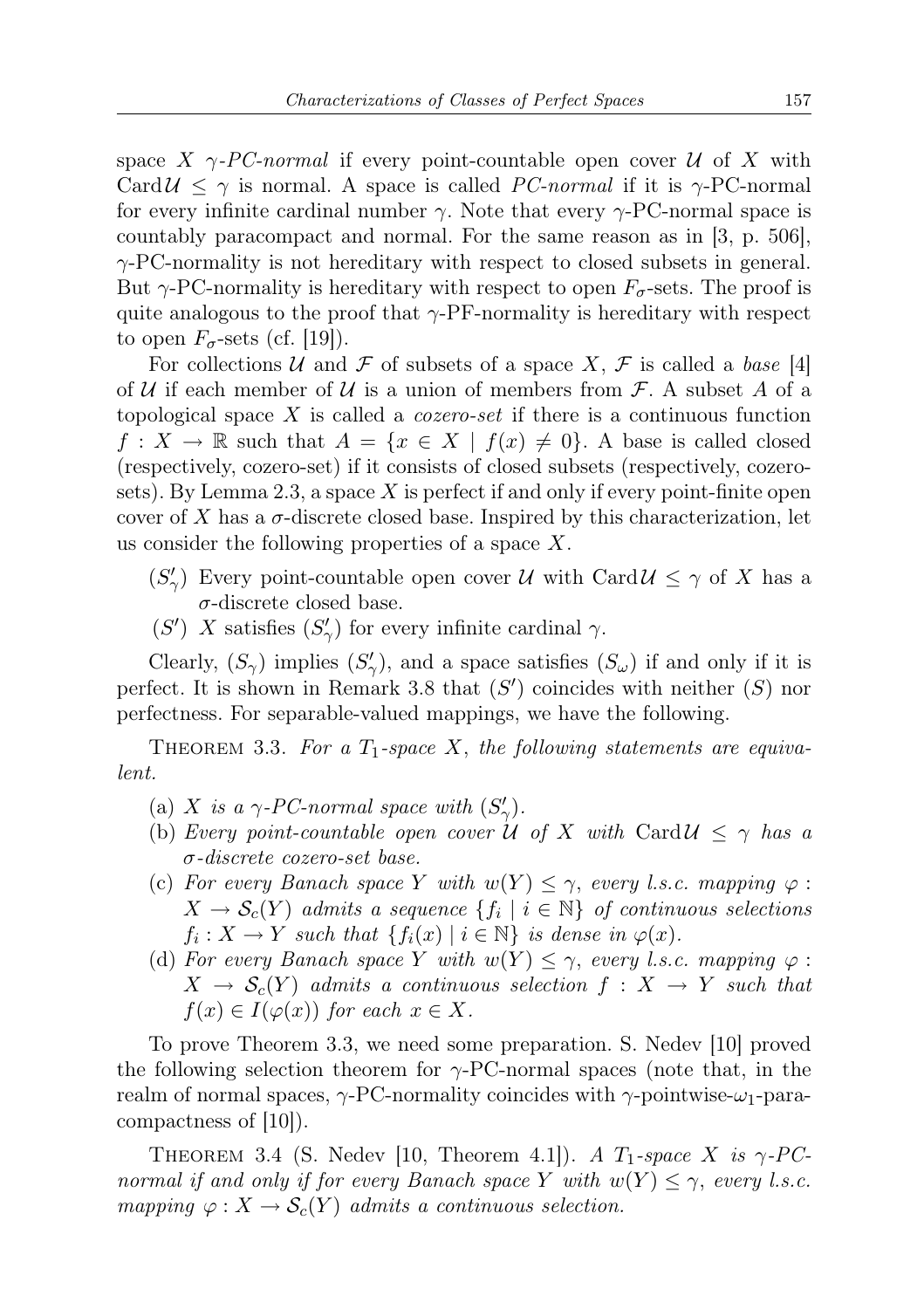For a collection  $\mathcal{F} = \{F_\lambda \mid \lambda \in \Lambda\}$  of subsets of a space X, another such collection  $\{U_\lambda \mid \lambda \in \Lambda\}$  is called an *expansion* of  $\mathcal F$  if  $F_\lambda \subset U_\lambda$  for each  $\lambda \in \Lambda$ . An expansion is called *open* if it consists of open subsets. For a subset A of a space X and a collection U of subsets of X, let  $St(A, U)$  =  $\bigcup \{U \in \mathcal{U} \mid A \cap U \neq \emptyset\}.$ 

LEMMA 3.5. If X is  $\gamma$ -PC-normal, then every discrete collection  $\{F_{\lambda}\}\$  $\lambda \in \Lambda$  of closed subsets of X with Card  $\Lambda \leq \gamma$  has a discrete open expansion provided it has a point-countable open expansion  $\{U_\lambda \mid \lambda \in \Lambda\}.$ 

*Proof.* Let X,  $\{F_{\lambda} \mid \lambda \in \Lambda\}$  and  $\{U_{\lambda} \mid \lambda \in \Lambda\}$  be as in the statement. For each  $\lambda \in \Lambda$ , put  $G_{\lambda} = U_{\lambda} \setminus \bigcup_{\mu \neq \lambda, \mu \in \lambda} F_{\mu}$ . Then  $F_{\lambda} \subset G_{\lambda}$  for each  $\lambda \in \Lambda$ and  $\mathcal{G} = \{G_\lambda \mid \lambda \in \Lambda\} \cup \{X \setminus \bigcup_{\mu \in \Lambda} F_\mu\}$  is a point-countable open cover of X such that Card  $\mathcal{G} \leq \gamma$ , and hence  $\mathcal{G}$  is normal. Thus there exists a normal sequence  $\{\mathcal{G}_i \mid i \in \mathbb{N}\}\$  of open covers of X such that  $\mathcal{G}_1$  refines  $\mathcal{G}$ . Then  $\{St(G, \mathcal{G}_2) | G \in \mathcal{G}_2\}$  refines  $\mathcal{G}$ . Thus  $\{St(F_{\lambda}, \mathcal{G}_2) | \lambda \in \Lambda\}$  is a discrete open expansion of  $\{F_{\lambda} \mid \lambda \in \Lambda\}$ .

Let us prove Theorem 3.3.

*Proof of Theorem 3.3.* (a)⇒(b). Assume (a) and let  $\mathcal{U}$  be a point-countable open cover of X with Card  $\mathcal{U} \leq \gamma$ . Take a  $\sigma$ -discrete closed base  $\mathcal{F} = \bigcup_{i \in \mathbb{N}} \mathcal{F}_i$  of  $\mathcal{U}$ , where  $\mathcal{F}_i$  is discrete. We may assume  $\mathcal{F}$  refines  $\mathcal{U}$  and each  $F \in \mathcal{F}$  is non-empty. For each  $F \in \mathcal{F}$ , the set  $\{U \in \mathcal{U} \mid F \subset U\}$ is countable, say  $\{U(F, j) \mid j \in \mathbb{N}\}\$ . Fix  $i, j \in \mathbb{N}$  and put  $\mathcal{U}_{(i,j)} =$  $\{U(F,j) \mid F \in \mathcal{F}_i\}$ . For each  $U \in \mathcal{U}_{(i,j)}$ , put  $E_U = \bigcup \{F \in \mathcal{F}_i \mid U(F,j) = U\}$ . Then  $\bigcup \{E_U \mid U \in \mathcal{U}_{(i,j)}\} = \bigcup \mathcal{F}_i$ , and  $\mathcal{U}_{(i,j)}$  is a point-countable open expansion of the discrete collection  $\{E_U | U \in \mathcal{U}_{(i,j)}\}$  of closed subsets of X of cardinality  $\leq \gamma$ . By Lemma 3.5 and the normality of X, there exists a discrete collection  $V_{(i,j)} = \{V_U \mid U \in \mathcal{U}_{(i,j)}\}$  of cozero-sets of X such that  $E_U \subset V_U \subset U$  for each  $U \in \mathcal{U}_{(i,j)}$ . Then  $\bigcup \{ \mathcal{V}_{(i,j)} \mid i,j \in \mathbb{N} \}$  is a  $\sigma$ -discrete cozero-set base of  $\mathcal{U}$ .

(b)⇒(c). The proof is analogous to that of [8, Theorem 1.1]. Let X be a space satisfying (b), Y a Banach space with  $w(Y) \leq \gamma$ , and  $\varphi: X \to \mathcal{S}_c(Y)$ an l.s.c. mapping. By [9, Theorem 1.2], X is  $\gamma$ -PC-normal. Let  $\{\mathcal{V}_i \mid i \in \mathbb{N}\}$  be a sequence of locally finite open covers of Y such that mesh  $V_i < 1/2^i$  for each  $i \in \mathbb{N}$ . Then  $\varphi^{-1}[\mathcal{V}_i]$  is a point-countable open cover of cardinality  $\leq \gamma$  for each  $i \in \mathbb{N}$ . By (b), there exists a  $\sigma$ -discrete cozero-set base  $\mathcal{W}_i = \bigcup_{j \in \mathbb{N}} \mathcal{W}_{(i,j)}$ of  $\varphi^{-1}[\mathcal{V}_i]$  for each  $i \in \mathbb{N}$ , where each  $\mathcal{W}_{(i,j)}$  is discrete and each  $W \in \mathcal{W}_i$ is non-empty. For  $i \in \mathbb{N}$  and  $W \in \mathcal{W}_i$ , the set  $\{V \in \mathcal{V}_i \mid W \subset \varphi^{-1}[V]\}$ is countable, say  $\{V_k^W \mid k \in \mathbb{N}\}$ . For each  $W \in \bigcup_{i \in \mathbb{N}} \mathcal{W}_i$  and  $k \in \mathbb{N}$ , define  $\varphi_k^W : W \to \mathcal{S}_c(Y)$  by  $\varphi_k^W(x) = \text{Cl}(\text{conv}(\varphi(x) \cap V_k^W))$  for  $x \in W$ .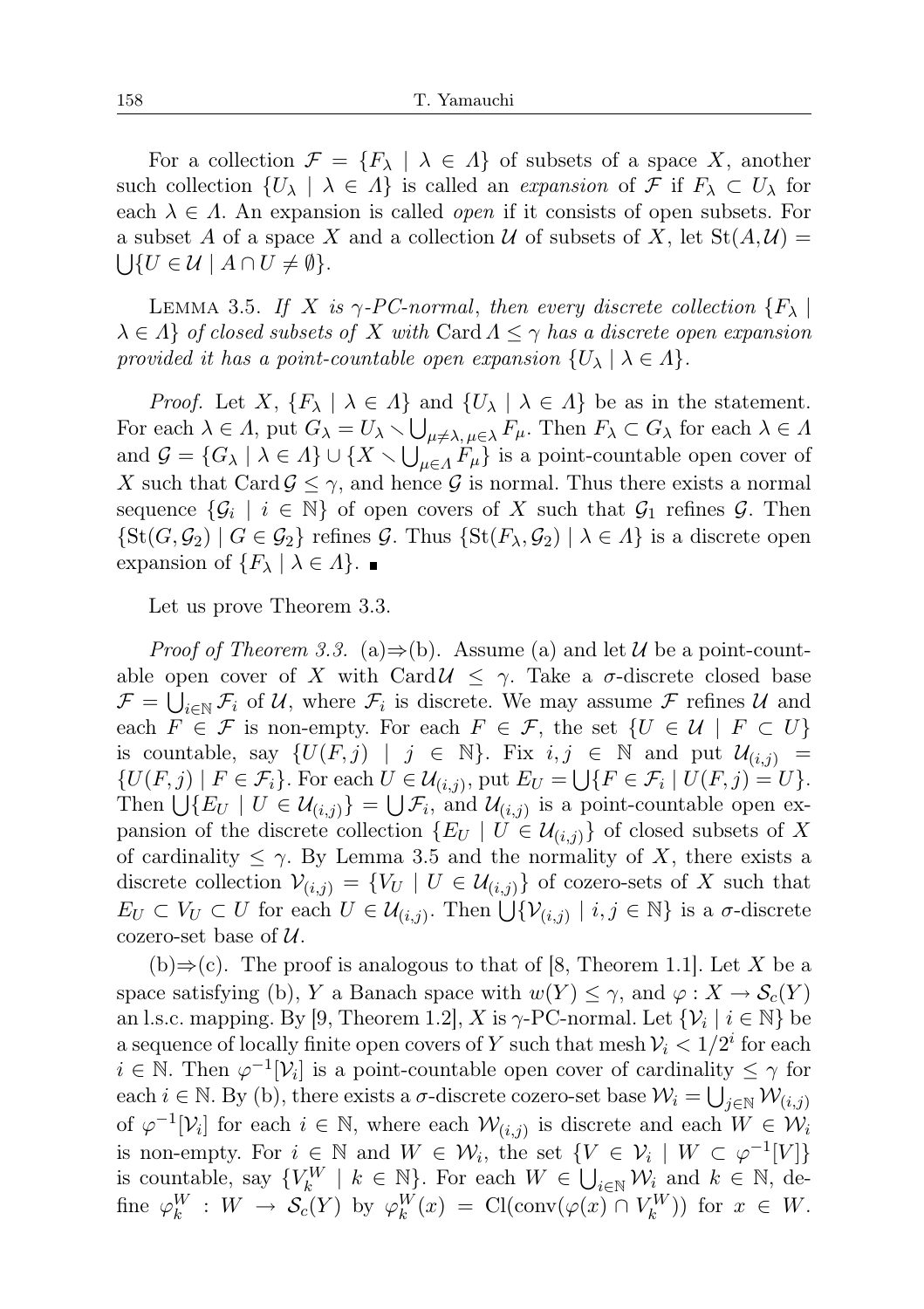Since W is  $\gamma$ -PC-normal, by Theorem 3.4,  $\varphi_k^W$  admits a continuous selection  $g_k^W: W \to Y$ .

Each  $W \in \bigcup_{i\in\mathbb{N}}\mathcal{W}_i$  can be written as  $W = \bigcup_{n\in\mathbb{N}}F_n^W$  for some closed sets  $F_n^W$ ,  $n \in \mathbb{N}$ . Then  $\{F_n^W \mid W \in \mathcal{W}_{(i,j)}\}$  is a discrete collection of closed subsets for each  $i, j, n \in \mathbb{N}$ . For  $i, j, k, n \in \mathbb{N}$ , define  $\varphi_{(i,j,k,n)} : X \to \mathcal{S}_c(Y)$  by  $\varphi_{(i,j,k,n)}(x) = \{g_k^W(x)\}\$ if  $x \in F_n^W$  and  $W \in \mathcal{W}_{(i,j)}$ , and  $\varphi_{(i,j,k,n)}(x) = \varphi(x)$ otherwise. Since  $\varphi_{(i,j,k,n)}$  is l.s.c., there is a continuous selection  $f_{(i,j,k,n)}$ :  $X \to Y$  of  $\varphi_{(i,j,k,n)}$ . Then  $\{f_{(i,j,k,n)} \mid i,j,n,k \in \mathbb{N}\}\$ is the required sequence.  $(c) \Rightarrow (d)$ . This follows from Lemma 2.1.

 $(d) \Rightarrow$  (a). Assume that X satisfies (d). By Theorem 3.4, X is  $\gamma$ -PCnormal. By the same argument as in the proof of the "only if" part of Theorem 3.1, X satisfies  $(S'_{\gamma})$ .

COROLLARY 3.6. A  $T_1$ -space X is a PC-normal space with  $(S')$  if and only if for every Banach space Y, every mapping  $\varphi: X \to \mathcal{S}_c(Y)$  admits a continuous selection  $f: X \to Y$  such that  $f(x) \in I(\varphi(x))$  for each  $x \in X$ .

REMARK 3.7. Lemma 3.5 is a  $\gamma$ -PC-normal analogue of (1)⇒(7) of [3, Theorem 3.1]. In Lemma 3.5, if the phrases " $\gamma$ -PC-normal" and "pointcountable" are replaced with " $\gamma$ -PF-normal" and "point-finite", respectively, then the converse is also valid by [3, Theorem 3.1]. But the converse of Lemma 3.5 itself does not hold in general since every collectionwise normal space satisfies the condition stated in Lemma 3.5, while every PC-normal space is countably paracompact (see [14]).

REMARK 3.8. A regular space X is called a  $\sigma$ -space if X has a  $\sigma$ -discrete closed network (for properties of  $\sigma$ -spaces, see [2]). The following implications hold:

$$
\sigma
$$
-space  $\Rightarrow$  (S)  $\Rightarrow$  (S')  $\Rightarrow$  perfect.

Note that every hereditarily separable perfect space satisfies  $(S)$ . Thus the Sorgenfrey line satisfies  $(S)$ . But the Sorgenfrey line is not a  $\sigma$ -space (in fact, it is not a  $\beta$ -space [5, Example 4.11]). Thus the first arrow cannot be reversed.

Todorčević [16] constructed an example of a non-metrizable paracompact perfect space  $X[\geq]$  with a point-countable base. Note that every space which has a point-countable base and satisfies  $(S')$  is a  $\sigma$ -space, and it is known that every paracompact  $\sigma$ -space with a point-countable base is metrizable (cf. [2]). Hence the space  $X[\geq]$  shows that the third arrow cannot be reversed.

An example showing that the second arrow cannot be reversed is also obtained by using Todorčević's space  $X[\geq]$ . A key is the fact that every closed subspace of a space satisfying  $(S)$  satisfies  $(S)$ . Notice that  $w(X[\geq])$  $= \omega_1$ , since Card  $X[\geq] = \omega_1$  by the construction and  $X[\geq]$  has a pointcountable base. Thus, we may assume that  $X[\geq]$  is a subspace of the product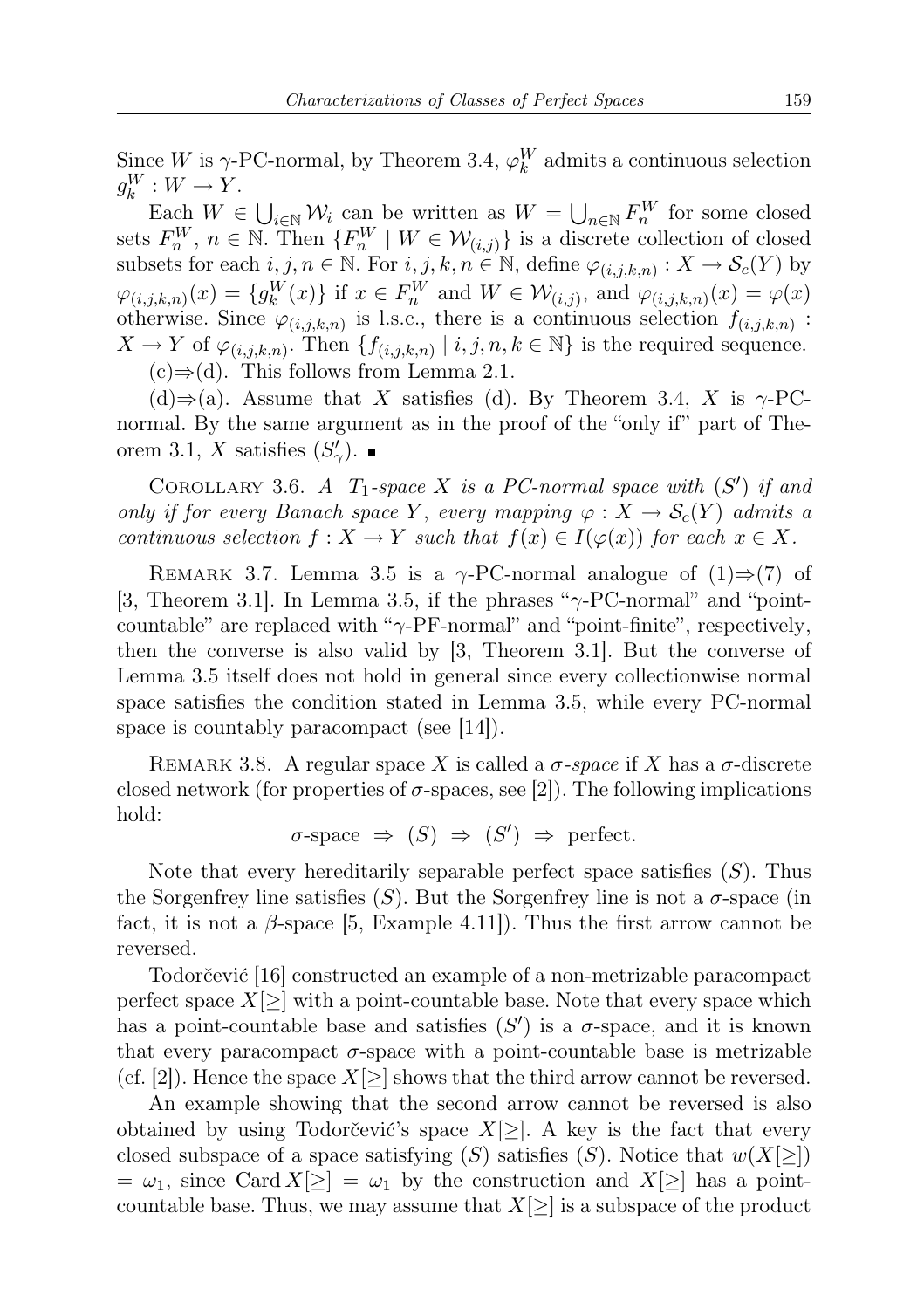$H = [0,1]^{2}$ . Take a countable dense set D of H (cf. [1, Theorem 2.3.15]) and let  $T = (X[\geq] \times {\omega}) \cup (D \times \omega) \subset H \times (\omega+1)$ , where  $\omega+1$  has the order topology. Topologize T by declaring that a basic neighborhood of a point  $\langle t, \omega \rangle \in X[\geq] \times {\omega}$  is a neighborhood in the subspace T of the product  $H \times (\omega + 1)$ , and all points of  $D \times \omega$  are isolated. Then T satisfies  $(S')$ , since it is separable and perfect. On the other hand, T fails to satisfy  $(S)$ , since it contains a closed subspace  $X[\geq] \times {\omega}$  which does not satisfy  $(S)$ .

Acknowledgments. The author would like to thank Professor Haruto Ohta, who communicated to the author the examples showing that the second and third arrows in Remark 3.8 cannot be reversed.

## References

- [1] R. Engelking, General Topology, Heldermann, Berlin, 1989.
- [2] G. Gruenhage, Generalized metric spaces, in: Handbook of Set-Theoretic Topology, K. Kunen and J. E. Vaughan (eds.), North-Holland, 1984, 423-501.
- [3] V. Gutev, H. Ohta and K. Yamazaki, Selections and sandwich-like properties via semi-continuous Banach-valued functions, J. Math. Soc. Japan 55 (2003), 499–521.
- [4] R. W. Hansell, On characterizing non-separable analytic and extended Borel sets as types of continuous images, Proc. London Math. Soc. 28 (1974), 683–699.
- [5] R. E. Hodel, Spaces defined by sequences of open covers which guarantee that certain sequences have cluster points, Duke Math. J. 39 (1972), 253–263.
- [6] R. E. Megginson, An Introduction to Banach Space Theory, Springer, New York, 1998.
- [7] E. Michael, Continuous selections I, Ann. of Math. 63 (1956), 361–382.
- [8] —, Dense families of continuous selections, Fund. Math. 47 (1959), 173–178.
- [9] K. Morita, Products of normal spaces with metric spaces, Math. Ann. 154 (1964), 365–382.
- [10] S. Nedev, Selection and factorization theorems for set-valued mappings, Serdica 6 (1980), 291–317.
- [11] C. M. Pareek, Perfect spaces, Questions Answers Gen. Topology 9 (1991), 151–157.
- [12] D. Repovš and P. V. Semenov, Continuous Selections of Multivalued Mappings, Kluwer, Dordrecht, 1998.
- $[13] \quad -$ ,  $\quad$ , Continuous selections of multivalued mappings, in: Recent Progress in General Topology, II, M. Hušek and J. van Mill (eds.), North-Holland, Amsterdam, 2002, 423–461.
- [14] M. E. Rudin, A normal space X for which  $X \times I$  is not normal, Fund. Math. 73 (1971), 179–186.
- [15] J. C. Smith, Properties of expandable spaces, in: General Topology and its Relations to Modern Analysis and Algebra, III (Prague, 1971), J. Novák (ed.), Academia, Prague, 1972, 405–410.
- [16] S. Todorčević, A topology on sequences of countable ordinals, Bull. Polish Acad. Sci. Math. 39 (1991), 137–140.
- [17] J. M. Worrell, Jr. and H. H. Wicke, Characterizations of developable topological spaces, Canad. J. Math. 17 (1965), 820–830.